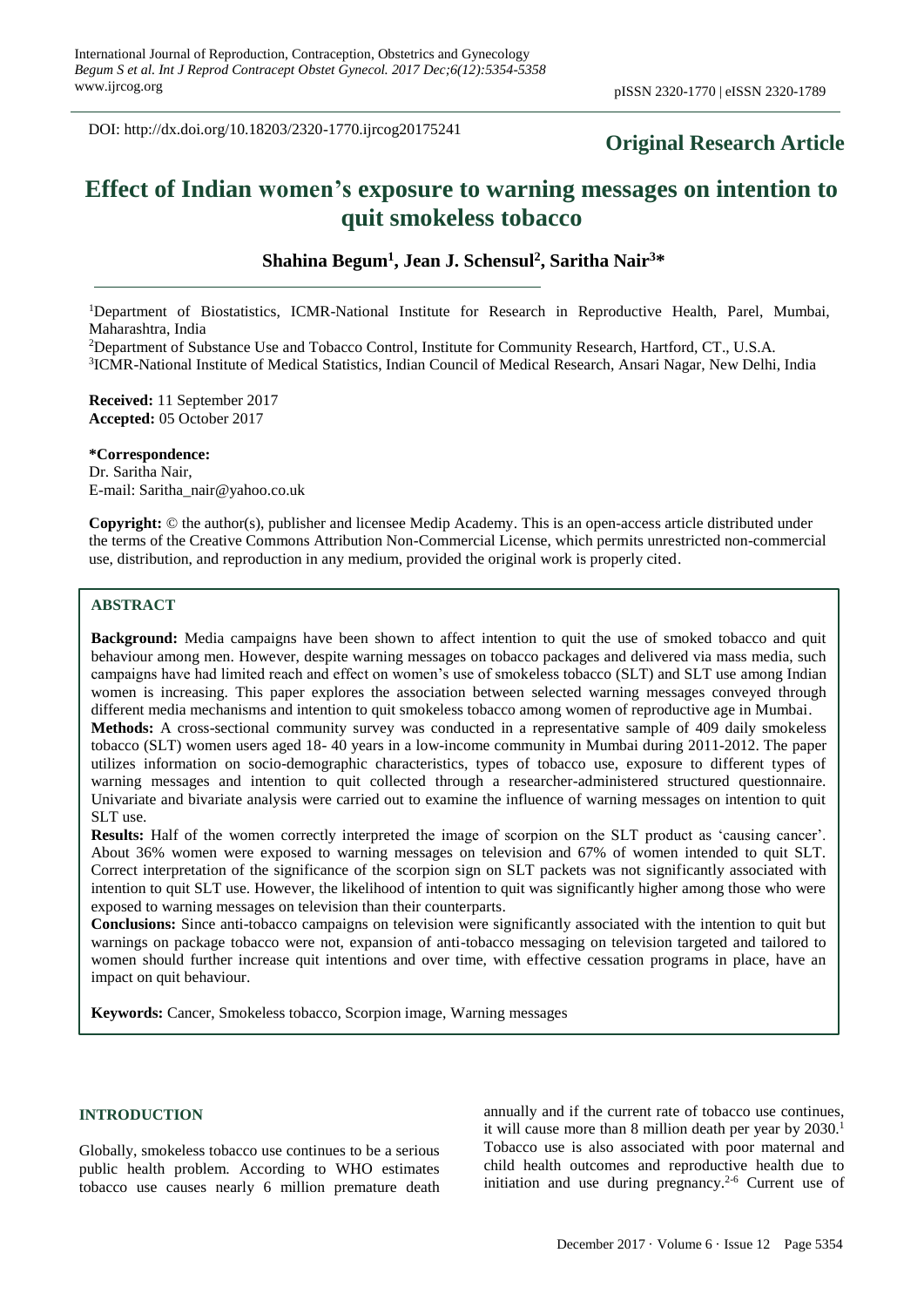SLT among Indian women nationally ranges from 0.2% to 49.4%. <sup>7</sup> The frequency of SLT use in other smaller studies in Mumbai's low income communities is as high as 24% due to availability, affordability, social and cultural practices, peer pressure, advertisement and low awareness of the harmful effects of SLT. 8-13

The WHO Framework Convention on Tobacco Control (WHO FCTC) to which India is also signatory, calls for controls on packaging and labelling of tobacco products; promotes education, communication, training and public awareness; and offers guidelines on tobacco advertising, promotion and sponsorship. Even before the WHO FCTC, the dangers and consequences of tobacco were being communicated through labels and graphic images on tobacco products packaging and mass media. <sup>14</sup> Mass media are capable of creating awareness and knowledge for mass audiences. Warning messages are intended to produce fear of health consequences and to encourage SLT users to quit.<sup>15</sup>

India instituted an anti-tobacco campaign that included warning labels on tobacco product packaging with the generic printed message "Tobacco causes cancer" along with an image of scorpion and the same was broadcasted on mass media.<sup>16</sup> Despite these efforts, SLT use among Indian women and especially among low income women, has been increasing, and rates of use are expected to continue to rise. $1,17,18$ 

This paper attempts to understand how women interpreted the warning messages on SLT packaged products or the mass media messages that they were exposed to during the study period (2010-12) and further explores the impact of these warning messages on women's intention to quit use of SLT.

# **METHODS**

A cross sectional study was conducted in a low income (slum) community with a population size of approximately 70,000 in the western area of Mumbai, India. A total of 409 married women aged 18-40 years, and daily users of at least one SLT product (mishri*:*  roasted tobacco powder), paan (betel leaf with tobacco), tobacco (packaged or loose) with or without arecanut and slaked lime, gutkha (packaged tobacco with arecanut), gul (tobacco powder) were surveyed using systematic random sampling during 2010-12.

A structured questionnaire was used to collect information on socio-demographic characteristics, tobacco use patterns exposure and responses to warning messages and intention to quit. A detailed description of the methodology has been published elsewhere.<sup>6,8</sup>

#### *Variables*

The variables under study were constructed as follows:

- To measure how women interpreted the scorpion image on SLT packets, women were asked "Do you know the meaning of the scorpion on smokeless tobacco packets? If yes, what does it signify (high quality/good for health/ give energy/cause cold/cause cancer/other/don't know)". Those who responded as causing cancer were coded as 1 otherwise 0.
- To measure whether SLT users read the text warning messages on SLT packets, women were asked 'In past 30 days did you read closely the health warnings on smokeless tobacco products? (yes/no/can't read)'.
- To measure exposure to warning message delivered via mass media women were asked two questions: a) In the last 30 days have you noticed anything about the dangers of using SLT or any message that encourages quitting in any of the following places (in newspaper/television/magazine/radio/hoarding/billbo ards/other). Exposure to one or more of these media sources was coded as 1 otherwise 0. Further, exposure to warning/quitting messages specifically on TV was coded as 1 otherwise 0.
- Intention to quit any SLT was defined as a yes response to the intention to quit any form of tobacco (yes as 1 otherwise 0).

#### *Analytic procedures*

Descriptive statistics are presented in Table 1. Chi-square test was conducted to identify significant associations between socio-demographic characteristics and interpretation of image of scorpion on tobacco products; p <0.05 was considered as significant. Odds ratio and 95% confidence interval were calculated to see the effect of exposure to warning messages on intention to quit SLT among women.

# **RESULTS**

#### *Background characteristic of the women in the study*

The median age of women in the study was 30 years. About 54.5% of women were illiterate, 12.5% had education less than primary school, 20.3% had completed primary school and 12.7% women had completed at least middle school. The median age at initiation of any SLT products ranged from 19 to 21 years (*mishri:* 19 years, *paan* with tobacco: 21 years, *gutkha:* 20 years, loose tobacco: 19 years and *Gul:* 21 years). Approx. half of the women were using non-loose tobacco (pan with tobacco and loose tobacco). A little more than three-fifths (67%) of women expressed their intention to quit any form of SLT.

#### *Warning message on SLT product*

Table 1 presents results on correct interpretation of the image of scorpion as 'causing cancer' by selected background characteristics. Approximately half of the women (52.1%) interpreted the image of scorpion on the SLT packets as tobacco causing cancer.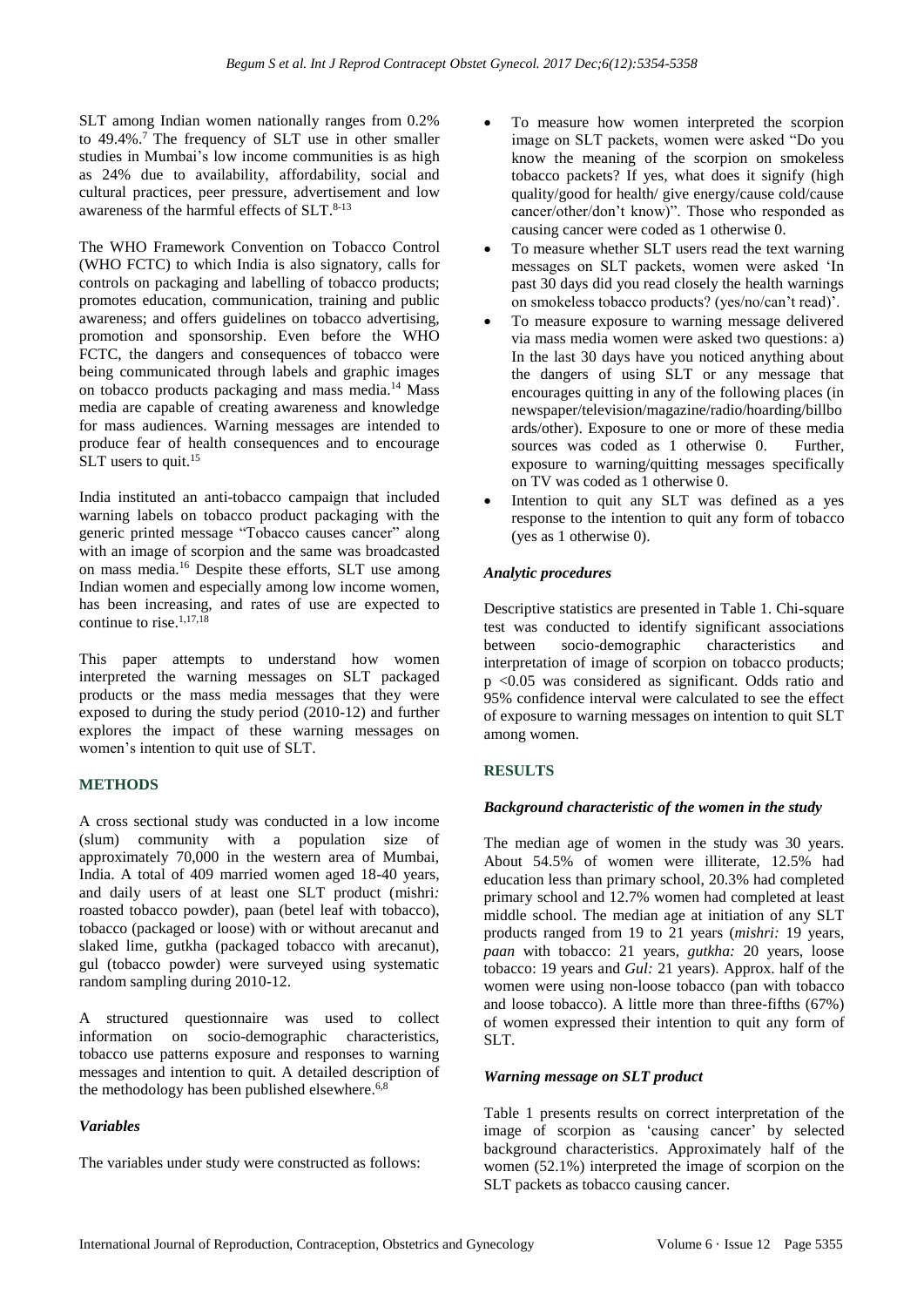**Table 1: Percentage of women who correctly interpreted the picture of scorpion on smokeless tobacco products by background characteristics.**

| <b>Background</b><br>characteristics                 | % Correctly       |     |            |  |
|------------------------------------------------------|-------------------|-----|------------|--|
|                                                      | interpreted the   | N   | p<br>value |  |
|                                                      | image of scorpion |     |            |  |
| <b>Current age (years)</b>                           |                   |     |            |  |
| $\leq$ 20                                            | 57.1              | 28  | 0.42       |  |
| $21 - 30$                                            | 54.5              | 189 |            |  |
| $>30$                                                | 49.0              | 192 |            |  |
| <b>Can read</b>                                      |                   |     |            |  |
| N <sub>0</sub>                                       | 42.9              | 231 | 0.001      |  |
| Yes                                                  | 64.0              | 178 |            |  |
| <b>Exposure to SLT</b> as a child                    |                   |     |            |  |
| No                                                   | 45.8              | 72  | 0.24       |  |
| Yes                                                  | 53.4              | 337 |            |  |
| <b>Duration of SLT use (years)</b>                   |                   |     |            |  |
| $10^{-1}$                                            | 50.8              | 240 | 0.55       |  |
| >10                                                  | 53.8              | 169 |            |  |
| Ever attended cancer screening program               |                   |     |            |  |
| No                                                   | 51.6              | 384 | 0.43       |  |
| Yes                                                  | 60.0              | 25  |            |  |
| Read closely at health warnings on SLT products      |                   |     |            |  |
| in the last 30 days                                  |                   |     |            |  |
| No                                                   | 43.9              | 214 | 0.0001     |  |
| Yes                                                  | 87.9              | 66  |            |  |
| Can't read                                           | 47.3              | 129 |            |  |
| <b>Exposed to SLT warning messages on television</b> |                   |     |            |  |
| No                                                   | 46.7              | 261 | 0.004      |  |
| Yes                                                  | 61.5              | 148 |            |  |
| Type of SLT users*                                   |                   |     |            |  |
| Mishri                                               | 53.2              | 111 |            |  |
| Pan with tobacco<br>(loose tobacco)                  | 51.0              | 196 |            |  |
| Gutkha                                               | 58.7              | 75  | <b>NA</b>  |  |
| Packed tobacco                                       | 58.1              | 86  |            |  |
| Loose tobacco                                        | 42.1              | 19  |            |  |
| Gul                                                  | 45.4              | 108 |            |  |
| <b>Total</b>                                         | 52.1              | 409 |            |  |
|                                                      |                   |     |            |  |
| note:* not mutually exclusive                        |                   |     |            |  |

Women who could read were significantly more likely to correctly interpret the meaning of the scorpion sign on tobacco products than those who could not read.

Women who read warning messages on SLT products in the past 30 days were more likely to correctly interpret the significance of scorpion on the packets than those who had not. Those who used gutkha or other forms of packaged SLT were more likely to interpret the warning messages correctly than those who used non-package tobacco.

#### *Warning/quitting messages communicated through mass media*

Women were exposed to warning/quitting SLT messages through different media sources at differential rates with television reported most frequently (36.2%) followed by radio and billboards on bus/hospital at 9% each and lastly newspaper (6.8%). Forty-four percent of women were exposed to anti-tobacco messages on any mass media. Exposure to warning messages on television was significantly associated with the correct interpretation of the scorpion image while exposure to any other mass media was not (Table 1).

#### *Association between exposure to warning messages and intention to quit*

Table 2 presents the association of exposure to warning messages with intention to quit SLT use. A warning message on SLT products in the form of text or an image of the scorpion was not significantly associated with intention to quit. However, women exposed to quitting /warning messages on television were 71% (OR: 1.71; 95% CI: 1.10-2.68) more likely to intent to quit any SLT than those not exposed to warning messages on television.

#### **Table 2: Association between intention to quit any smokeless tobacco product and exposed to warning messages.**

| <b>Category</b>                                  | % of women       | <b>Odds</b> ratio   |  |  |
|--------------------------------------------------|------------------|---------------------|--|--|
|                                                  | intended to quit | $(95\% \text{ CI})$ |  |  |
| <b>Correctly interpreted Scorpion image</b>      |                  |                     |  |  |
| N <sub>0</sub>                                   | 67.3             | 1.00                |  |  |
| Yes                                              | 66.7             | $0.97(0.64-1.47)$   |  |  |
| Read closely at health warnings on SLT products  |                  |                     |  |  |
| in the last 30 days                              |                  |                     |  |  |
| N <sub>0</sub>                                   | 65.6             | 1.00                |  |  |
| Yes                                              | 74.2             | $1.51(0.83 - 2.74)$ |  |  |
| <b>Exposed to warning messages on television</b> |                  |                     |  |  |
| N <sub>0</sub>                                   | 62.8             | 1.00                |  |  |
| Yes                                              | 74.3             | $1.71(1.10-2.68)$   |  |  |

#### **DISCUSSION**

The aim of warning messages on SLT packages is to alert users to the dangers and consequences of tobacco use in order to promote the reduction of SLT use or cessation.<sup>14</sup> Our study shows that among daily users of at least one form of SLT, half of the women could not relate the image of the scorpion on tobacco packages or the text messages associated with it to the idea that tobacco causes cancer. The use of text to link tobacco and cancer such as 'tobacco causes cancer' helps to make the connection for literate women only. 16,19,20 Even among literate women, not all of them could interpret the text correctly. This may be explained by the fact that the warning text message is written predominantly in English and Hindi and not in any local language. India is a multilingual nation and only 45% of the population speak and read Hindi.<sup>21,22</sup> The majority of women know only their local language. 16,19 In Mumbai, most low-income women speak Hindi or Marathi or both but they may not know how to read in English or Hindi. In present study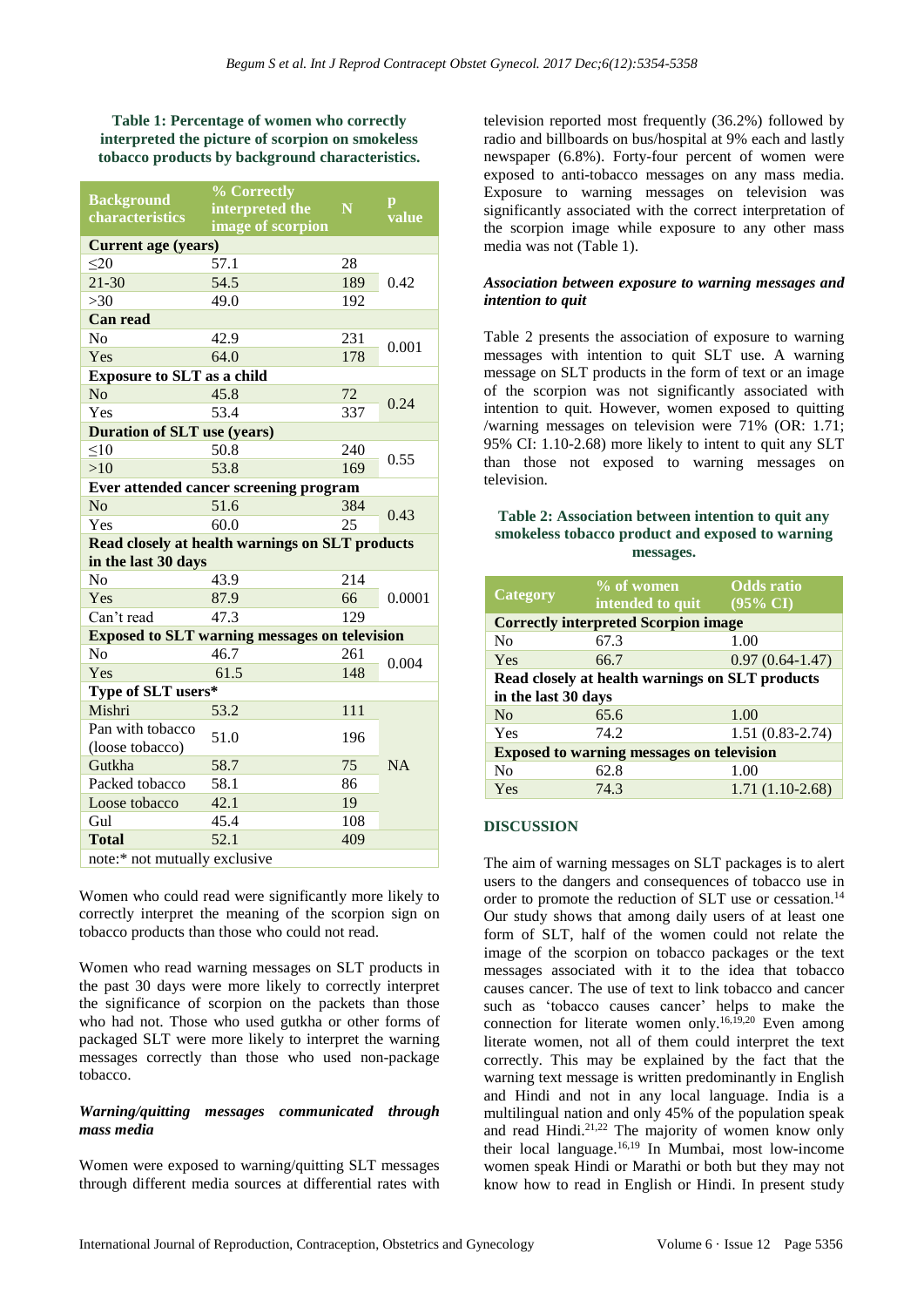population 27.6%, 13.9% and 5.4% women could read Hindi, Marathi and English respectively.

Present analysis shows that those who were using packaged tobacco or gutkha were more likely to interpret correctly the image of scorpion than those who used loose tobacco. This is readily explained by the fact that warning messages are placed only on packaged forms of SLT; thus those who use primarily or only loose tobacco leaves or mishri/gul were less likely to be exposed to warning messages on package.<sup>9,19,20</sup> Other studies reported that users were either not aware of the fact that packages contained health warning message or never paid attention to packaging.<sup>9,16,23</sup> Hence, there is a clear need to display the same warning messages at point of sale in English, Hindi and the local language so that all types of SLT users would notice it each time they buy tobacco.

Some women in this study interpreted the meaning of the scorpion as a company's logo, poison, not good for health, high quality, and scorpion's ashes inside the packet. These confusions and misunderstandings signify that the image of the scorpion on tobacco products was not self-explanatory especially for illiterate women or those speaking/reading Marathi or other language.

In December 2011, the text messages tobacco causes cancer was replaced by Warning: Tobacco Kills' and scorpion image was replaced by new graphic images of cancer of the mouth and other parts of the body. A study conducted in Maharashtra, Bihar, Madhya Pradesh, and West Bengal during 2010-2013 showed no significant increase in awareness of health warnings on SLT packages from the time pre, to post introduction of new text and graphic images, or in intention to quit.<sup>9</sup> Again in 2016 the message 'Warning: Tobacco Kills' was replaced by 'Warning: Tobacco Causes Mouth Cancer' with this message occupying a minimum of 85% of the front and back of a pack. <sup>24</sup> The pictorial warning alone takes up 60% of the space and the written message the remaining  $25\%$ .<sup>25-27</sup> The impact of the new health warning labels is yet to be evaluated. Regardless, women, who continue to use non packaged forms of SLT will not be exposed to the new packaging or may avoid products with new packaging.

Anti-tobacco campaigns through mass media play an important role in conveying warning messages to a large population including literate and illiterate SLT users as well as non-users.<sup>20</sup> Present study shows a significant difference between those women exposed to warning messages on TV (61.5%) and those who were not (46.7%) in correct linkage of the scorpion image with 'causing cancer'. Though 81.3% of households in Maharashtra have television, and television ownership is very common (87%) in slum communities only 36.2% of women in present study were exposed to warning messages on TV.28,29 Explanations for non-exposure to warning messages on TV may include channel preference, or frequency and timing of broadcasting the messages in line with women's daily viewing schedules. Further, the warning messages broadcasted were generic and not tailored for specific populations such as youth or women. These messages are also concentrated on cancer but don't necessarily take into consideration consumption during pregnancy and its effect on foetus or infants.

Though the present study indicates that 67% of SLT users intended to quit, warning messages on SLT packages was not found to be significantly associated with women's intention to quit. This may be because of half of women did not understand the warning messages on SLT products clearly and those who understood that tobacco causes cancer did not see themselves at risk for it. <sup>23</sup> In contrast, the likelihood of intention to quit was significantly higher among those who were exposed to warning messages on television than their counterparts. Similar findings were observed in another study. <sup>19</sup> This finding signifies that mass media, especially, television plays a key role in creating awareness about warning messages as well as in promoting intention to quit SLT. Warning messages tailored specifically to women's health concerns may increase the impact of television on intentions to quit and subsequently quit behavior.

#### **CONCLUSION**

Warning messages on SLT packages were not significantly associated with women's intention to quit smokeless tobacco use. Anti-tobacco campaigns on television were significantly associated with creating warning and the intention to quit SLT, reinforcing the importance of television in influencing women to consider reducing or quitting their own SLT use.

#### **ACKNOWLEDGMENTS**

The authors wish to express their appreciation to the staff involved in the data collection of the project during the study.

*Funding: National Institutes of Health, USA, Fogarty Center/NCI. (1R03TW008350-01)*

*Conflict of interest: None declared*

*Ethical approval: The study was approved by the National Institute for Research in Reproductive Health (ICMR), Mumbai, India and Institute for Community Research, Hartford, USA (D/IECCR/117/2009; Dated 22 September 2009)*

#### **REFERENCES**

- World Health Organization. WHO Report on the Global Tobacco Epidemic, 2011. 2012. Available at http://apps.who.int/iris/bitstream/10665/44616/1/ 9789240687813\_eng.pdf. Accessed on 11/11/2016.
- 2. Inamdar AS, Croucher RE, Chokhandre MK, Mashyakhy MH, Marinho VC. Maternal smokeless tobacco use in pregnancy and adverse health outcomes